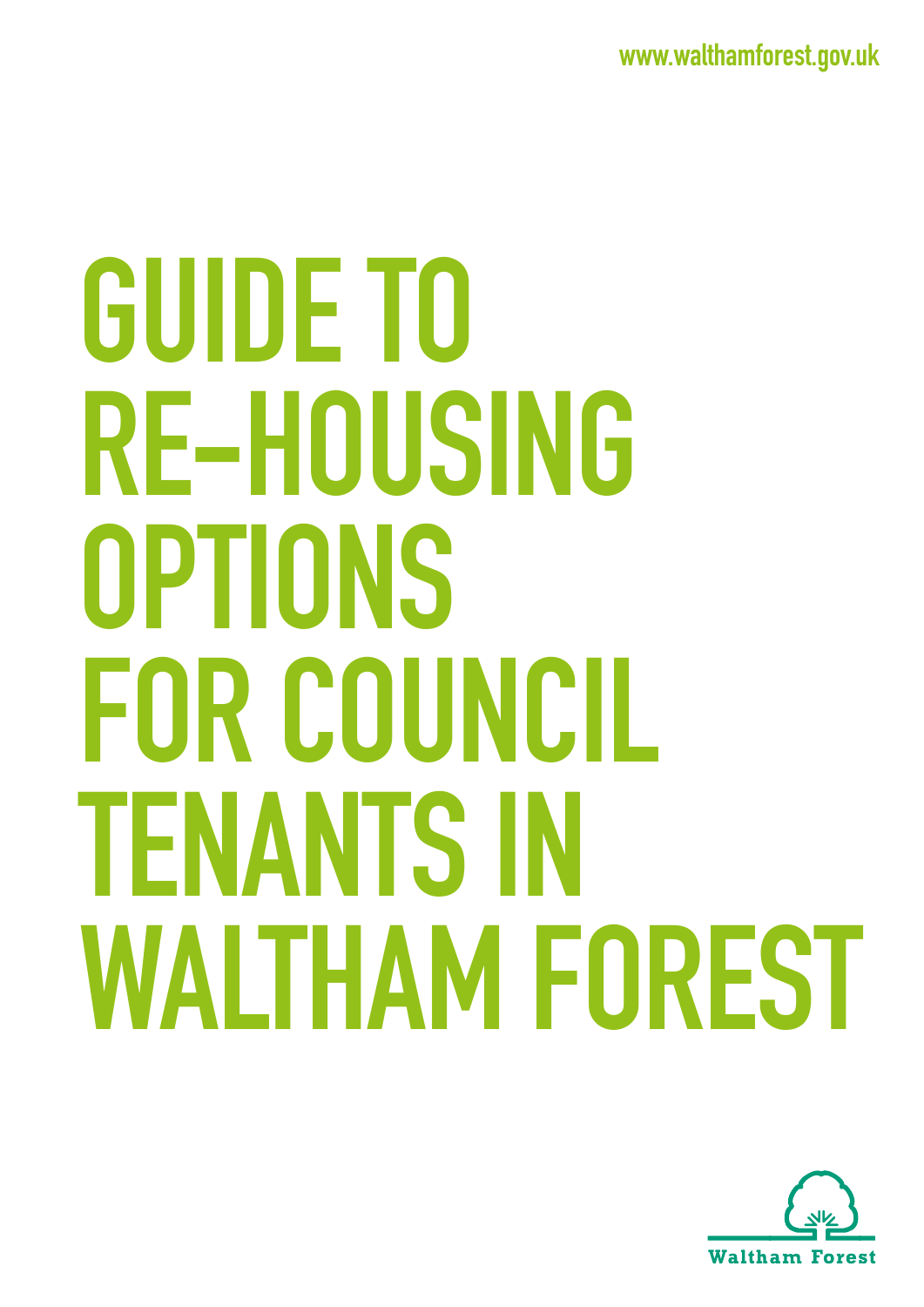## **Introduction**

We have produced this guide to provide Council tenants with a brief summary of the options available if you want to move home. There are a number of ways you can look for accommodation; how and what will depend on your circumstances, for example your age, the size of your family and where you want to live.

Social housing is not available to everyone and waiting times for social housing in London are extremely long. This is due to demand for social housing far out stripping supply in any London borough.

If you have applied for a housing transfer, unless you are applying to move to a smaller property, it is likely to be a number of years before you are rehoused. In certain situations, you may be expected to wait more than ten years, even if your current accommodation is overcrowded.

If you are unable to sustain your current Council accommodation for the foreseeable future, you should consider all the transfer options explained in this leaflet.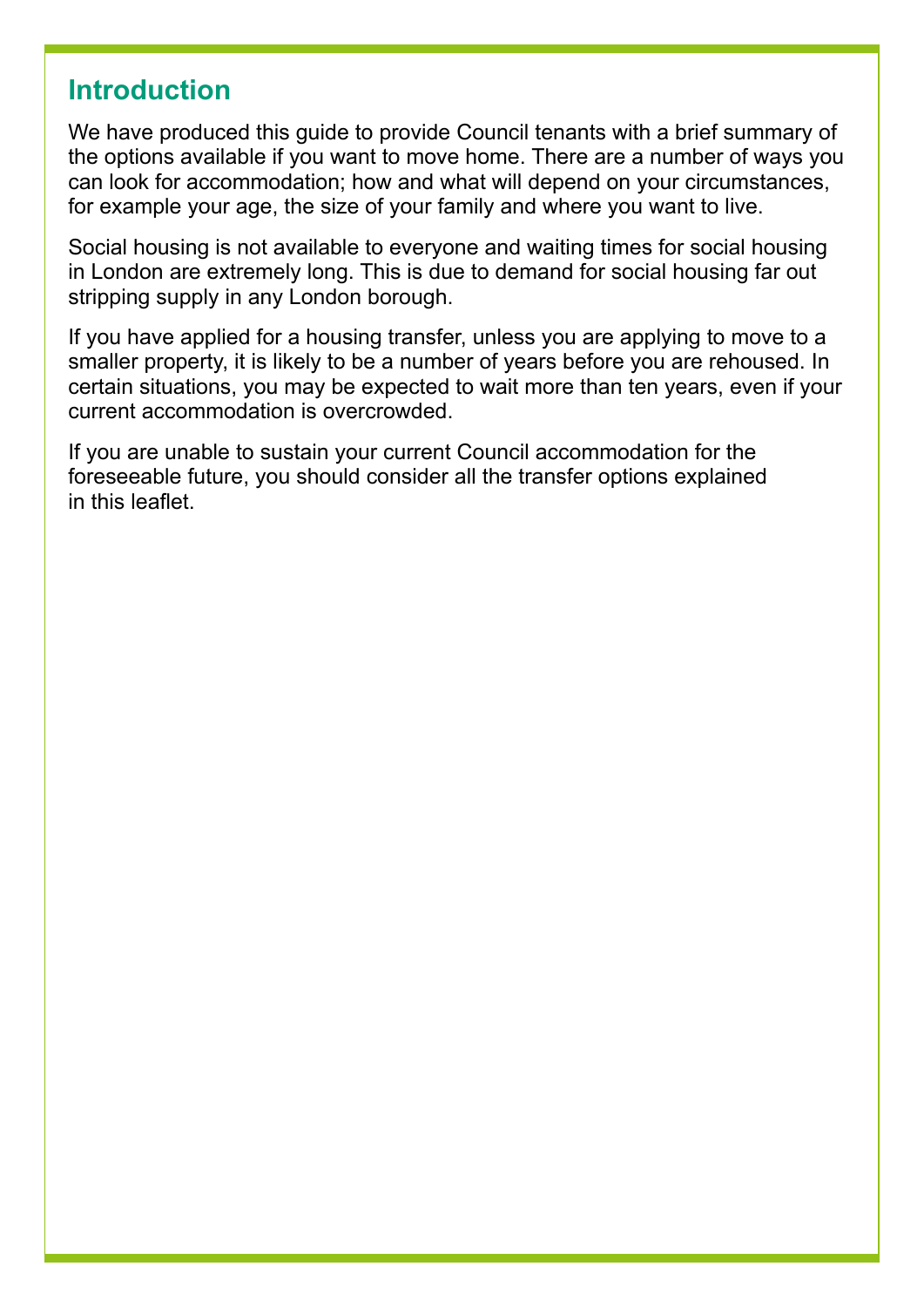## **Mutual Exchange & Homeswapper**

#### **Mutual exchange**

- **•** Customers can swap their home with another Council or Housing Association tenant in Waltham Forest or anywhere else in the UK, provided their landlord agrees. This is known as mutual exchange.
- **•** Properties can be swapped between two or more parties.
- **•** All parties in the exchange need to obtain written authorisation from their landlords before the exchange can take place.
- **•** People interested in mutual exchange can register with Homeswapper free of charge.
- **•** No money or goods can be exchanged in order to secure a swap. If money or goods are exchanged the tenants may be liable to eviction and/or a fine.

#### **Homeswapper**

- **•** Homeswapper is a UK-wide database of people who want to swap their home.
- **•** All customers interested in Homeswapper need to complete a registration form which can be accessed online: [https://www.homeswapper.co.uk/.](https://www.homeswapper.co.uk/) Once a customer has registered they will be sent a letter within 3–4 weeks confirming their registration details.
- **•** The details of all registered customers are entered onto a UK wide digital matching service that will regularly search for possible swap partners.
- **•** Customer details and what they are looking for are displayed on the Homeswapper lists in the areas they are interested in.
- **•** If a customer has already identified a swap partner, then you may not need to register with Homeswapper but you will need to apply to your landlord for permission to swap your home.
- **•** All parties in any exchange need the written permission of each landlord to swap homes.
- **•** On completion of an exchange, customers must remember to contact Homeswap to ensure that their registration is cancelled.

#### **Who is eligible?**

- **•** Any Council or Registered Social Landlord (RSL) tenant with an assured or secure tenancy is eligible to arrange a mutual exchange, providing they have written agreement from all landlords involved in the exchange.
- **•** The Homeswapper scheme is open to Council or RSL tenants, with permanent, self-contained accommodation, who wish to move.
- **•** Tenants of private landlords, homeowners and people living in shared ownership properties, are not eligible for the scheme.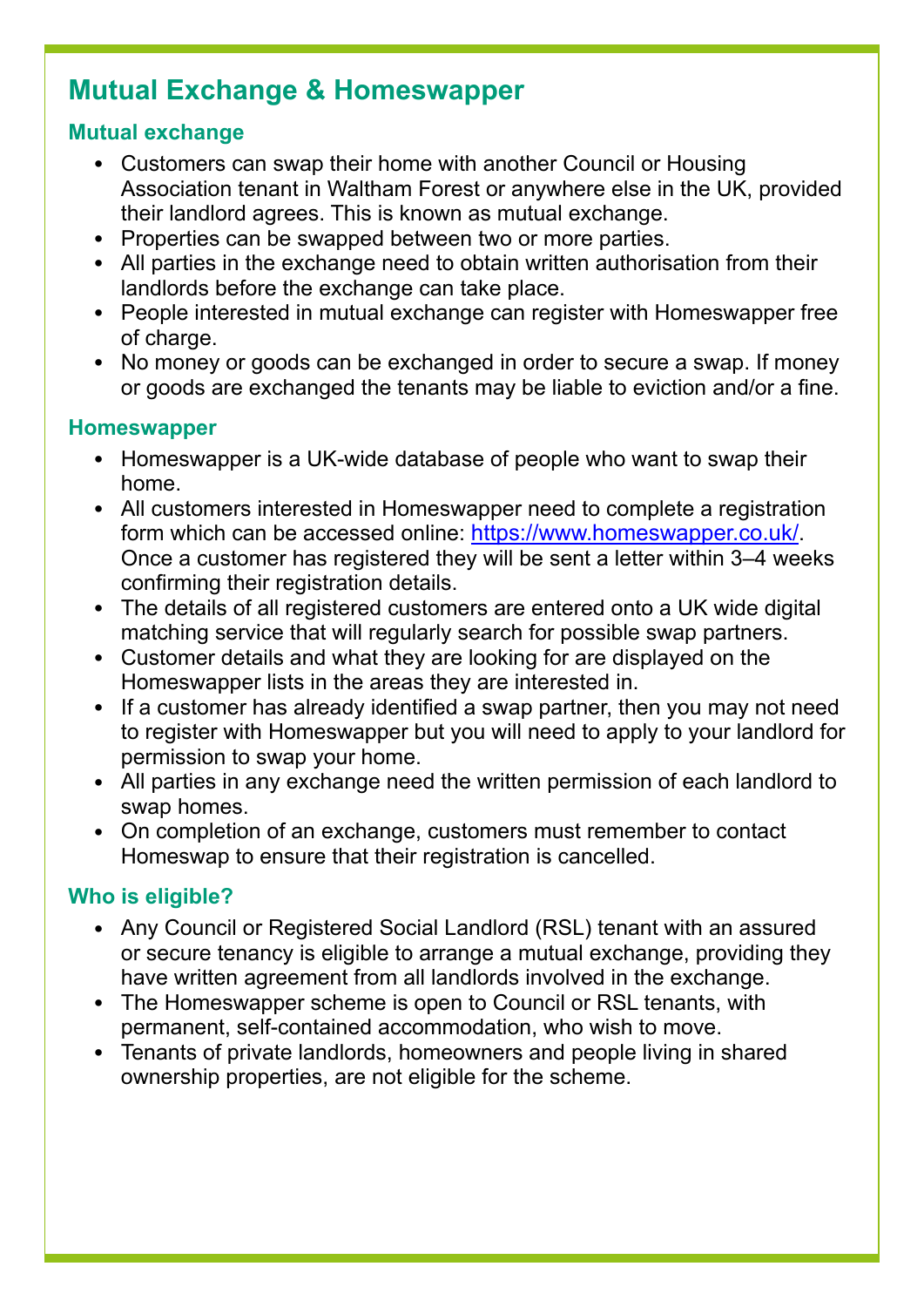#### **Advantages for the Customer**

- **•** Mutual exchange provides you with a broader range of choices regarding the size, type, and location of your home.
- **•** It gives you the opportunity to find a home that is suitable for the needs of you and your family.

#### **Homeswap Tips**

- **•** Be flexible about the area and type of property required. This will increase your chances of finding a suitable swap partner.
- **•** On receiving information about possible swap partners it is your responsibility to make contact and provide details of your own exchange property.
- **•** If both parties are interested in an exchange, arrangements should be made for a mutually convenient time for a viewing.
- **•** When visiting properties or inviting someone to view your home please consider your personal safety, for example have a friend with you.
- **•** It is your responsibility to be fully aware of the type of tenancy you will be taking on, since there can be differences between local authority and Housing Association tenancies (your current landlord will be able to advise).
- **•** It is your responsibility to be fully aware of the rent level and tenancy conditions prior to accepting an exchange.
- **•** You should make sure you can afford to pay for moving expenses.

#### **Contact:**

- Website:<https://www.homeswapper.co.uk/>
- **•** Email: [Tenants@HomeSwapper.co.uk](mailto:Tenants%40HomeSwapper.co.uk?subject=)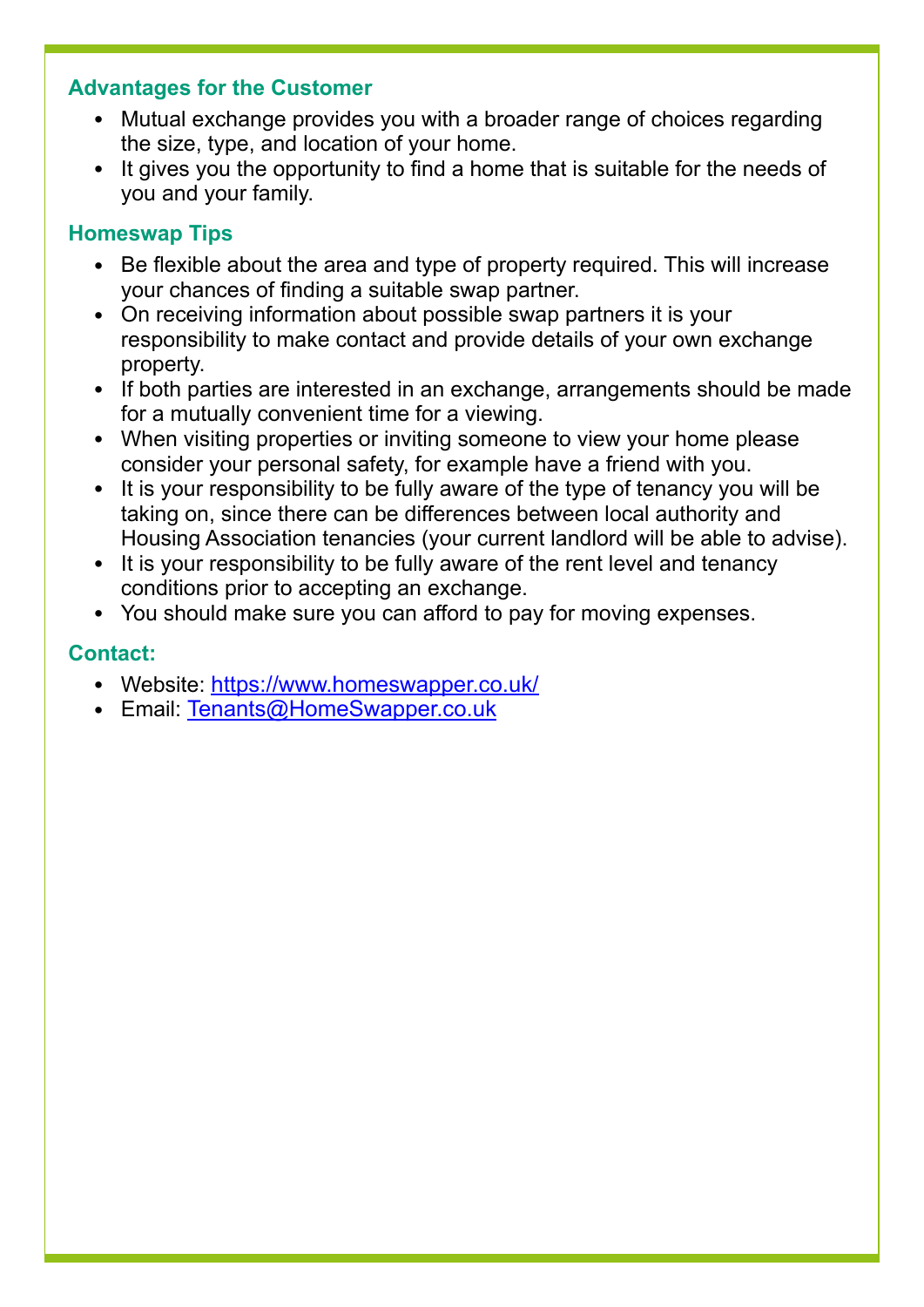# **Seaside & Country Homes**

#### **About the scheme**

- **•** The Seaside & Country Homes scheme is part of the Mayor of London's housing options for Londoners. It offers a new start to people over 60 years of age who live in social housing in London by helping them to move to coastal and country areas.
- **•** The scheme has access to over 3,000 properties, mainly two bedroom bungalows and one and two bedroom flats. These are located all along the south coast, from Cornwall in the South West to Norfolk and Lincolnshire in the East. Properties are also available across the country, including Dorset, Cambridgeshire and Shropshire.
- **•** People moving out of the largest homes are given the greatest priority because there is such a high demand for family homes in London.
- **•** In most cases, cats and dogs are allowed in bungalows and flats with private entrances but may not be allowed in flats with communal entrances. This can be checked before accepting an offer of a property. Permission to keep a Hearing or Guide Dog is likely to be granted.
- **•** If you are currently receiving Housing Benefit, you will need to submit a new claim to the Local Authority where your new home is located.

#### **Who is eligible?**

Anyone aged 60 or over and capable of independent living, who is a Waltham Forest Council tenant. Housing association tenants need to speak to their landlord directly.

#### **Advantages for the Customer**

- **•** Provides you with a broader range of choices regarding the size, type, and location of your home.
- **•** Provides you with assistance to find a home that is suitable for your needs.
- **•** Better quality of life in a seaside or country location.

#### **Things to consider**

You should carefully consider the following when making a decision to apply through this scheme:

- **•** Amenities: properties may be quite isolated from shops and services.
- **•** Transport: buses may be less frequent and in many cases local councils do not offer concessions to pensioners, so fares may be more expensive.
- **•** Provisions: the cost and choice of foods will be different, and may cost more, especially in the more remote areas.
- **•** Are you ready to leave London? Do you have family or cultural ties which will be hard to maintain if you move out of London?
- **•** The right to buy is not available on properties through this scheme.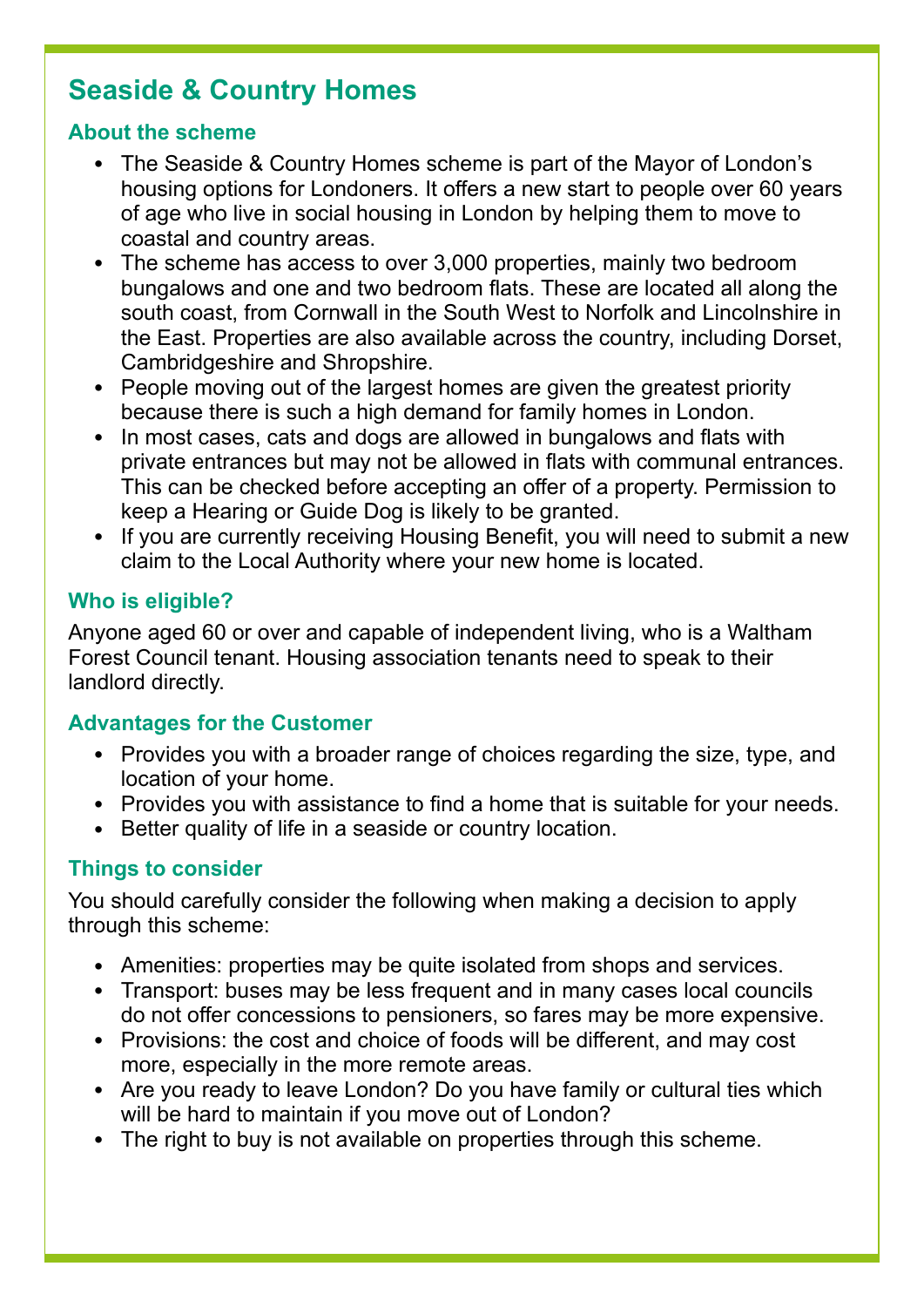### **How to apply for the Seaside & Country Homes Scheme**

More information about how to apply for Seaside & Country Homes can be found on the Mayor of London's website: [https://www.london.gov.uk/what-we-do/](https://www.london.gov.uk/what-we-do/housing-and-land/renting/seaside-country-homes) [housing-and-land/renting/seaside-country-homes](https://www.london.gov.uk/what-we-do/housing-and-land/renting/seaside-country-homes)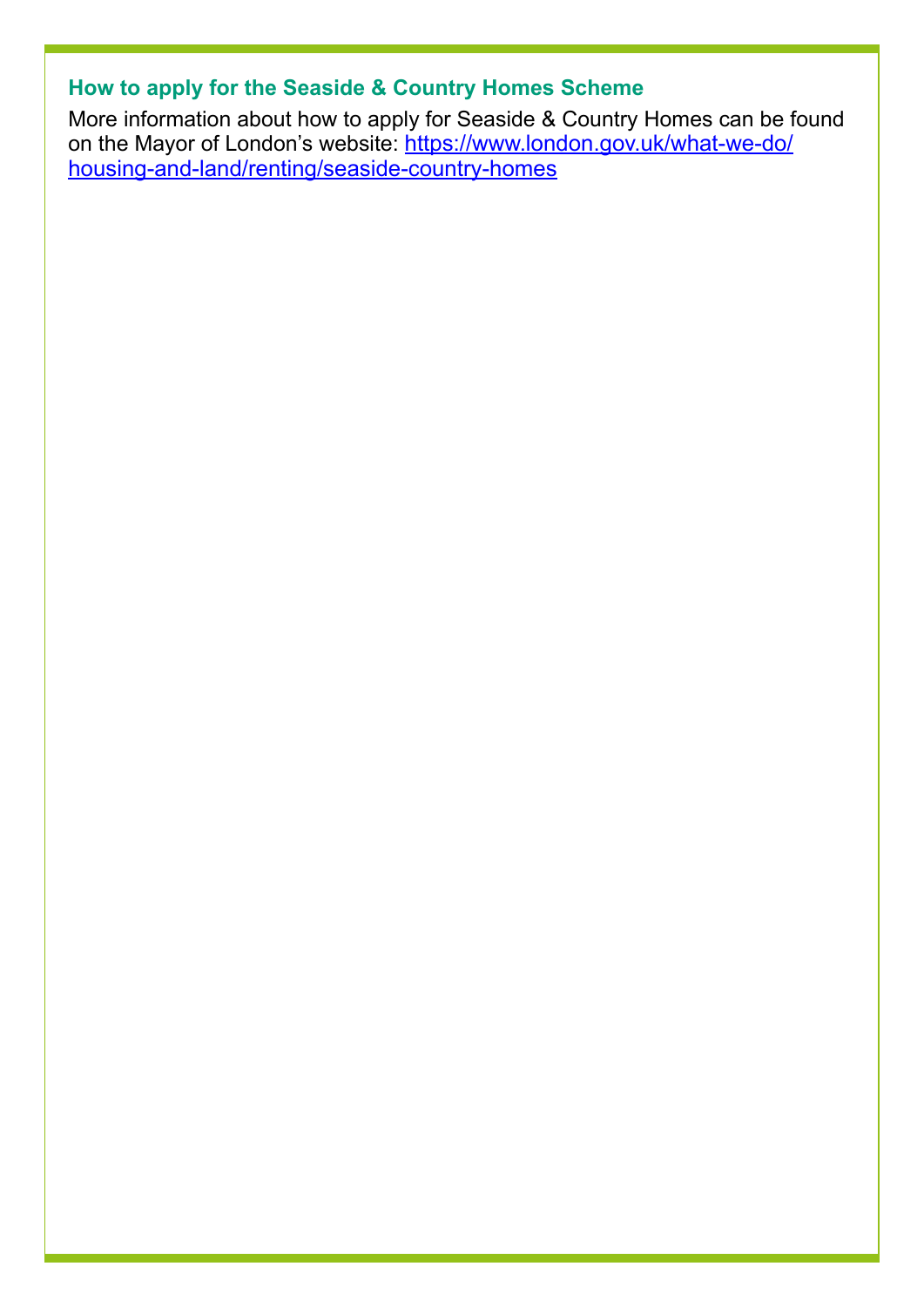# **Homefinder UK**

#### **About the scheme**

- **•** Homefinder UK allows people to access social housing across the whole UK and gives them the opportunity to move faster than waiting for a London property.
- **•** Eligible customers should register their interest on the national website, where they will be able to see available properties. Properties are allocated to households who closest meet the allocation policy of the landlord who owns the home. Not all allocation policies are the same and so not all properties will necessarily be offered to all households.
- **•** Allocation policies are set by local councils in accordance with government guidance. Your priority is likely to be determined by the information you provide when completing the registration form so please be sure to provide as much information as possible.
- **•** Some landlords will give higher priority to households looking for (or who are in) work and to those who have local connection (such as family in the area).
- **•** If an application is successful, the council which has accepted the nomination will contact the customer directly. All unsuccessful customers will also be advised in writing.
- **•** How long it takes to find a home through Homefinder UK will depend on the type of accommodation customers have asked for and what is available in the area they want to move to. You should try to be as flexible as possible since this could help to improve your chances.
- **•** Each authority makes its own decision whether to accept or reject an application. An application may be rejected if the authority cannot offer the customer the type of accommodation requested.
- **•** Once you have identified and been offered a property, it can take a few weeks to complete the move. Homefinder UK staff will help you through the move to make sure it goes through smoothly.

#### **Who is eligible?**

- **•** Anyone willing to move nationwide or at least 100 miles outside your area including:
	- **•** Homeless households
	- **•** Applicants living temporary accommodation
	- **•** Private sector tenants threatened with homelessness
	- **•** Victims of domestic abuse or gang violence
	- **•** Overcrowded families
	- **•** All Council and Housing Association tenants

#### **Contacts**

- **•** Apply online at <https://homefinderuk.org/>
- **•** You can complete the online form at any time.
- **•** You can contact the Homefinder UK team by telephone: 020 7619 9705
- **•** Email: [enquires@homefinderuk.org](mailto:enquires%40homefinderuk.org?subject=)